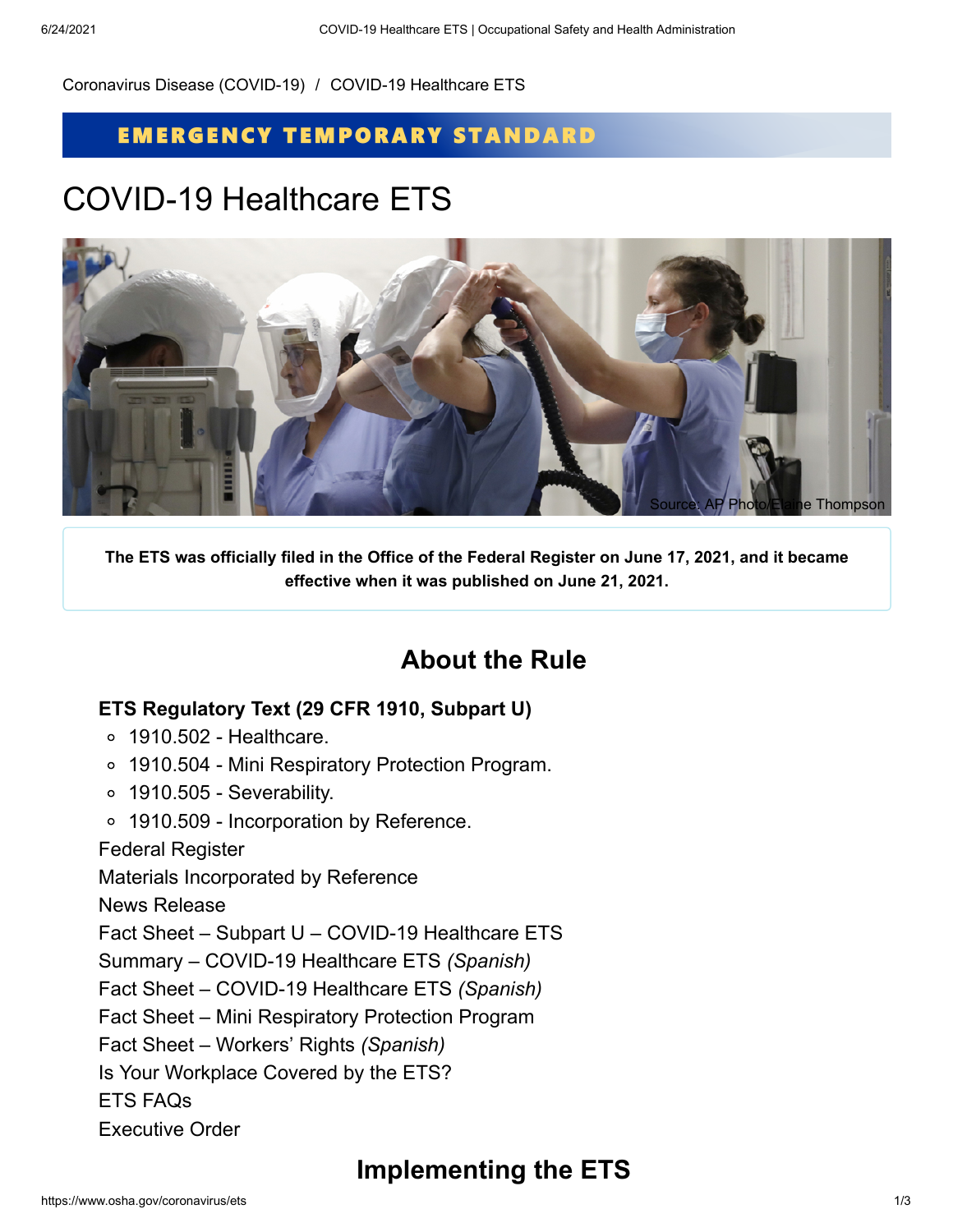[COVID-19](https://www.osha.gov/sites/default/files/COVID-19_Healthcare_ETS_Model_Written_Plan.docx) Plan Template COVID-19 [Healthcare](https://www.osha.gov/sites/default/files/COVID-19_Healthcare_ETS_Worksite_Checklist_Employee_Job_Hazard_Analysis.pdf) Worksite Checklist & Employee Job Hazard Analysis Sample [COVID-19](https://www.osha.gov/sites/default/files/publications/OSHA4130.pdf) Log Reporting COVID-19 Fatalities and In-Patient [Hospitalizations](https://www.osha.gov/sites/default/files/publications/OSHA4129.pdf) to OSHA Employer [Notification](https://www.osha.gov/sites/default/files/publications/OSHA4131.pdf) Tool [Communication](https://www.osha.gov/sites/default/files/OSHA-4134-06-2021-COVID-19-Healthcare-ETS-Communication-Coordination-Employers.pdf) and Coordination Between Employers Sample Employee COVID-19 Health Screening [Questionnaire](https://www.osha.gov/sites/default/files/publications/OSHA4132.pdf) *([Spanish\)](https://www.osha.gov/sites/default/files/publications/OSHA4133.pdf)* Notification Removal and Return to Work Flow Chart for [Employees](https://www.osha.gov/sites/default/files/COVID-19%20Healthcare%20ETS%20Notification%20Removal%20and%20Return%20to%20Work%20Flow%20Chart%20-%20Worker.pdf) [Notification](https://www.osha.gov/sites/default/files/COVID-19%20Healthcare%20ETS%20Notification%20Removal%20and%20Return%20to%20Work%20Flow%20Chart%20-%20Employer.pdf) Removal and Return to Work Flow Chart for Employers Employee Training [Presentation](https://www.osha.gov/sites/default/files/COVID-19%20Healthcare%20ETS%20502%20Employee%20Training.pptx) – Healthcare ETS Employee Training [Presentation](https://www.osha.gov/sites/default/files/COVID-19%20Healthcare%20ETS%20504%20Employee%20Training.pptx) – Mini Respiratory Protection Program

# UNITED STATES [DEPARTMENT OF LABOR](https://www.dol.gov/)

Occupational Safety & Health Administration 200 Constitution Ave NW Washington, DC 20210 [800-321-6742](tel:+18003216742) (OSHA) **[TTY](https://www.dol.gov/general/contact-phone-call-center#tty)** [www.OSHA.gov](https://www.osha.gov/)

#### **FEDERAL GOVERNMENT**

[White House](https://www.whitehouse.gov/) [Severe Storm and Flood Recovery](https://www.dol.gov/general/stormrecovery) Assistance [Disaster Recovery Assistance](https://www.dol.gov/general/disasterrecovery) [DisasterAssistance.gov](https://www.disasterassistance.gov/) [USA.gov](https://usa.gov/) [No Fear Act Data](https://www.dol.gov/oasam/programs/crc/NoFearResult.htm) [U.S. Office of Special Counsel](https://osc.gov/)

### **OCCUPATIONAL SAFETY & HEALTH**

[Frequently Asked](https://www.osha.gov/faq) **Questions** [A - Z Index](https://www.osha.gov/a-z)